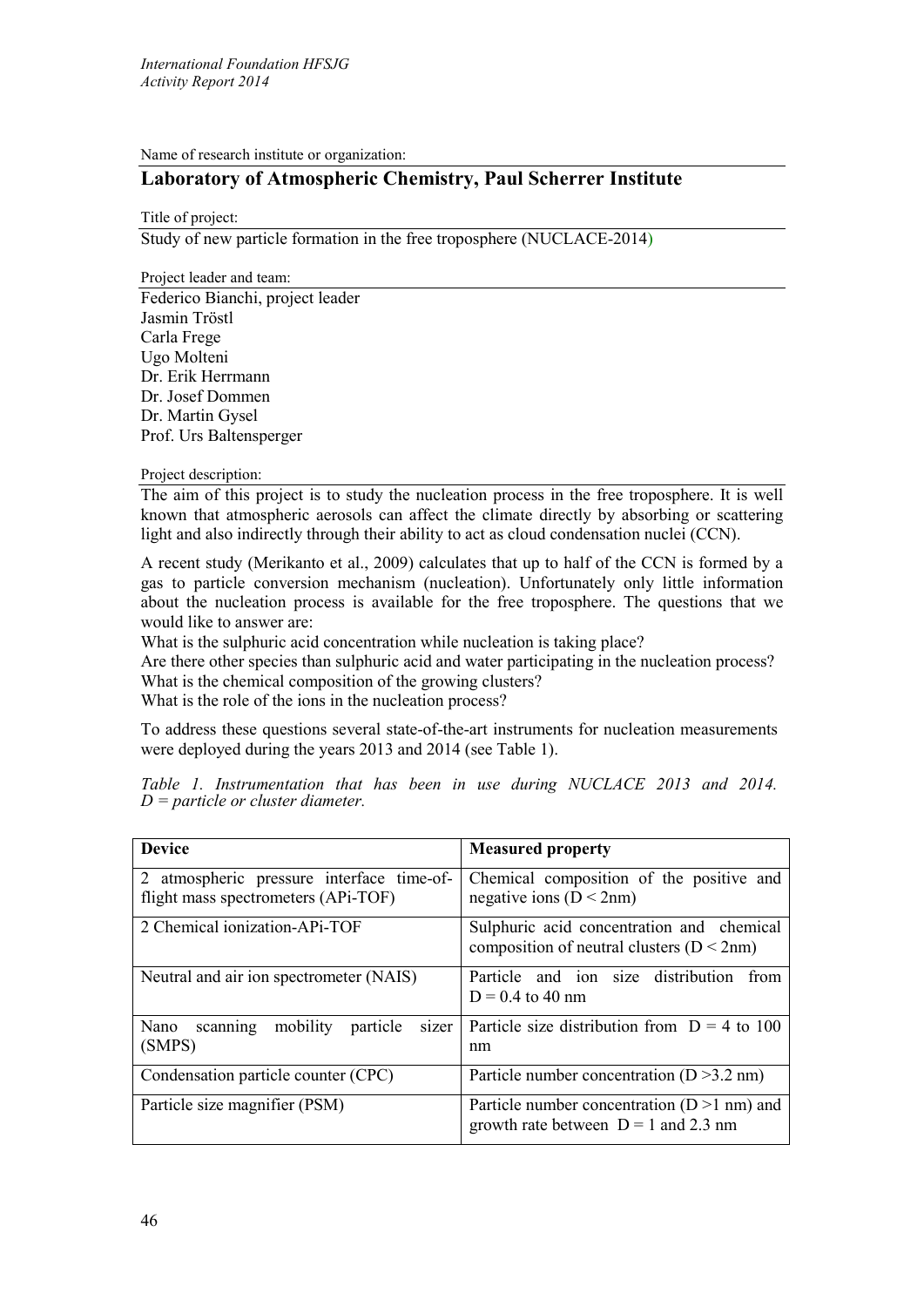As a first step, we performed a characterization of charged molecules and clusters of both polarities (alternately) at the Jungfraujoch based on 9 months data of continuous measurement. For the anion, we found a dominant composition of acidic ions, mainly sulphate and nitrate, but also organic acids like malonate and some halogenated ions. On the other hand, the cation composition consisted mainly of amines.

The long-term measurements allowed comparing different atmospheric conditions: free troposphere vs boundary layer influence, vertical air mass transport, wind direction and speed, seasonal variation and cloud coverage influence.

We found that vertical transport has an important influence on the ion composition at the Jungfraujoch. This implies that vertical transport at some point of the air mass trajectory may contribute species that later will participate in nucleation processes in the free troposphere.

During the full period of measurements, we detected 75 events of nucleation and/or particle growth. Most of the nucleation events showed a significant boundary layer influence. The average event frequency was around 20% which confirms a previous study by Boulon et al. (2010). Figure 1 shows an example of a nucleation event during the long-term measurement campaign. The top panel shows the global radiation, the middle panel the size distribution as seen by the Nano-SMPS and the bottom panel shows the particle number concentration of aerosols with a diameter  $D > 3.2$  nm as seen by the CPC.



*Figure 1. Typical nucleation event with subsequent growth during the long-term measurement campaign 2013/2014. New particles are formed, in addition the preexisting particles further grow to bigger sizes.*